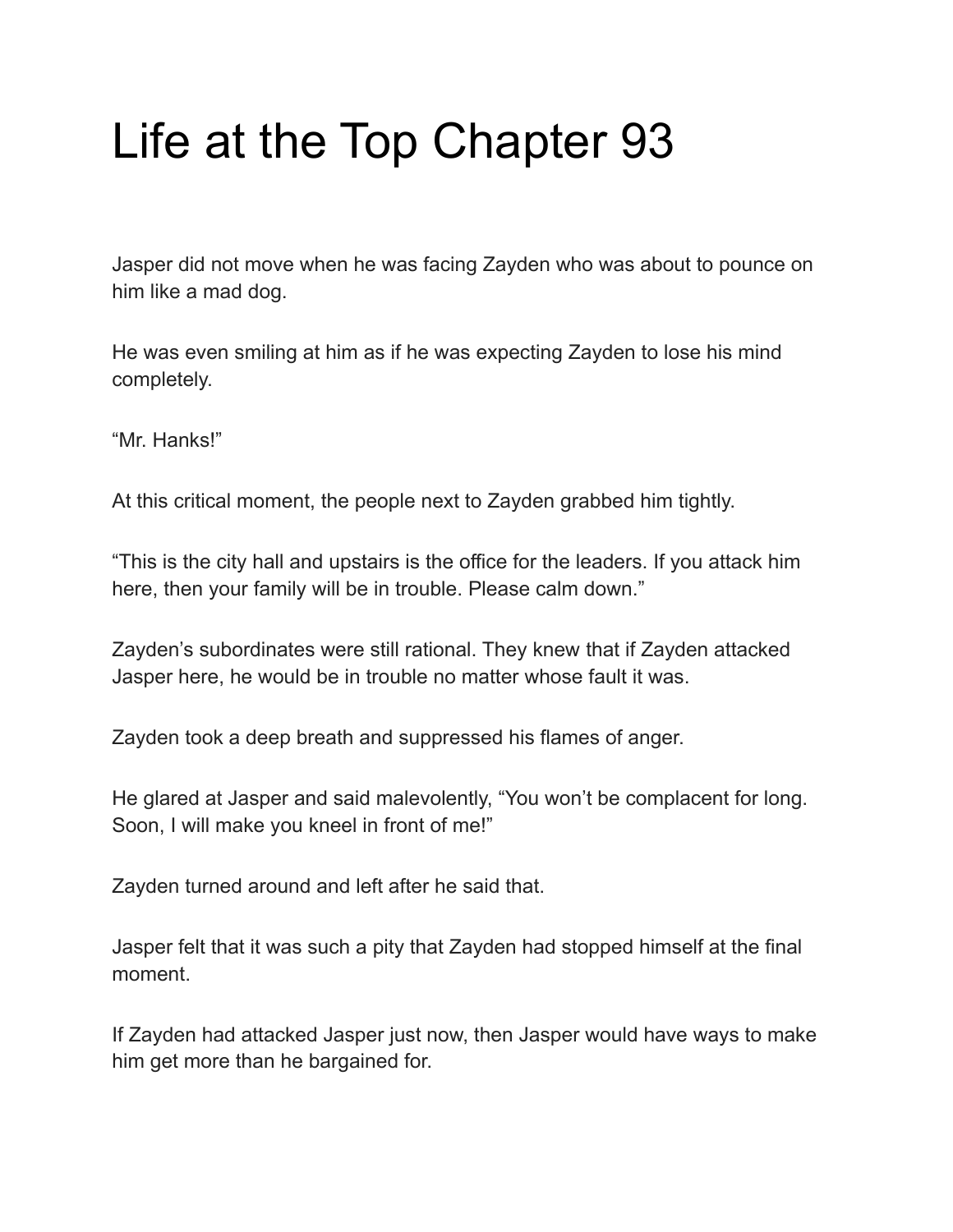However, it was fine. It was a last-minute plan anyway, so it would not affect the bigger picture.

Jasper turned around, and when he saw that everyone was looking over at them, he said, "Go now. Go on with your business. There's nothing to look at now."

The crowd dispersed in confusion.

After Jasper tidied his clothes, he was about to leave when he heard a woman laughing behind him.

"You're pretty interesting."

Her voice was soft and mellow with a lovely charm to it.

Jasper turned around and saw a woman standing by the elevator.

She was in her 20s and wearing a red dress. The weather was turning cold, so she had a shawl around her shoulder.

She did not have much jewelry on her, but she was so charming as if she had been blessed by heaven.

Her exquisite and outstanding beauty exuded a heavy feminine charm that could be sensed from her every move.

This was the first time Jasper saw a woman who could compete with Wendy in terms of beauty.

Wendy's beauty was so refined that it was unadulterated.

She was like the most valuable gem in this world, and every inch of her was carved with the utmost care.